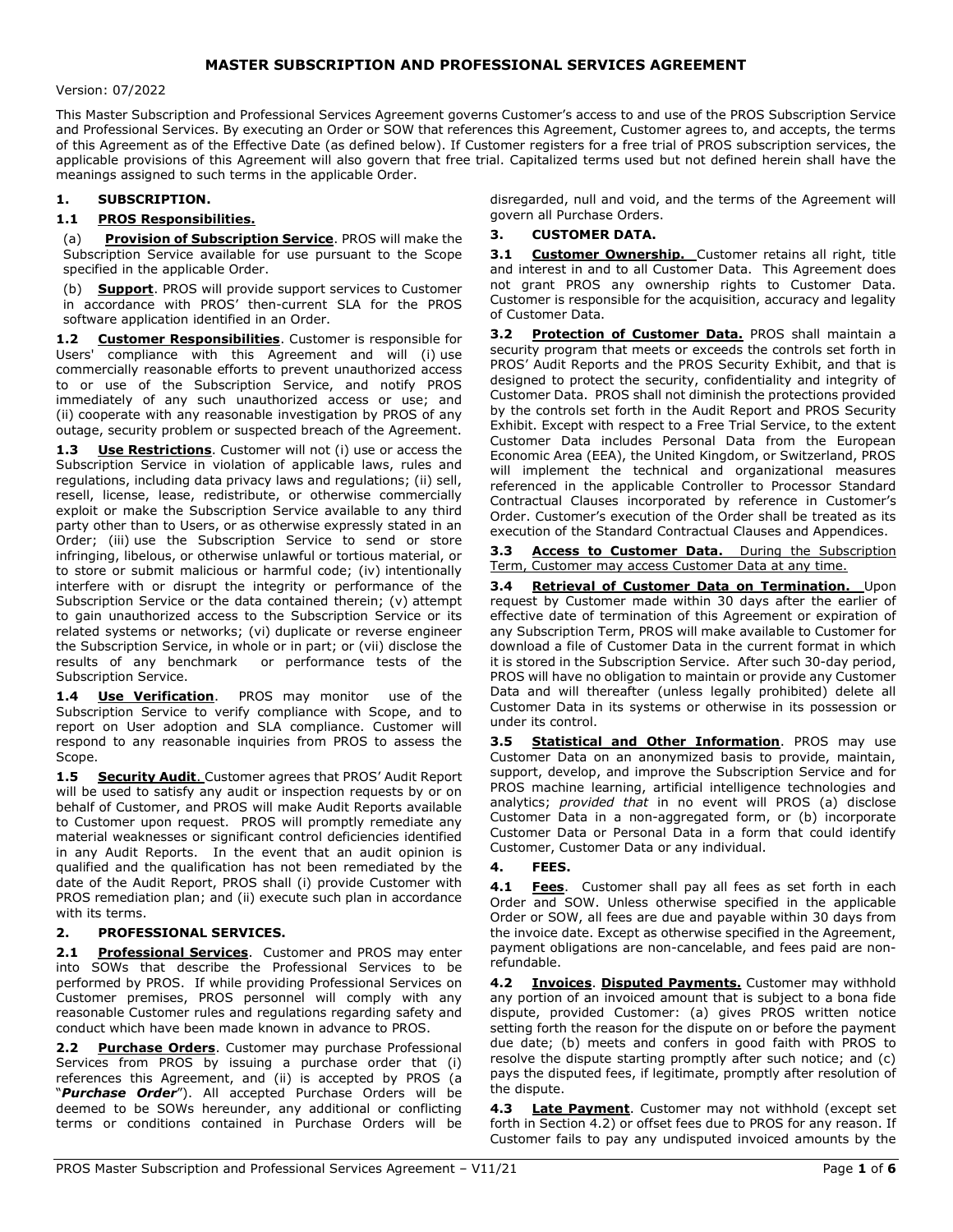due date, PROS may, without limiting its other rights and remedies, temporarily suspend access to the Subscription Service without liability until such amounts are paid in full. PROS will give Customer at least 30 days' prior notice that its account is overdue, in accordance with the "Notices" section below for billing-related notices, before suspending access.

4.4 Expenses. Customer will reimburse PROS for reasonable pre-approved travel expenses incurred by PROS while performing Professional Services. Expense will be charged on a pass-through basis (i.e. without markup or margin applied) and incurred consistent with any expense guidelines attached to the SOW. PROS will provide Customer with reasonably detailed invoices for such expenses.

4.5 Taxes. Fees invoiced pursuant to this Agreement do not include, and may not be reduced to account for, any Taxes. Customer is responsible for paying all Taxes imposed on the Subscription Service, Professional Services or any other services provided under this Agreement. PROS is responsible for paying all Taxes imposed on PROS' income, property, or employees. If PROS has a legal obligation to pay or collect Taxes for which Customer is responsible under this Agreement, the appropriate amount shall be computed based on Customer's address listed on the relevant Order or SOW, and invoiced to and paid by Customer, unless Customer provides PROS with a valid tax exemption certificate authorized by the appropriate taxing authority.

# 5. REPRESENTATIONS, WARRANTIES.

5.1 Authorization; Execution. Each Party hereby represents to the other that (a) it has full right, power and authority to enter into this Agreement and to perform all of its obligations hereunder; (b) this Agreement constitutes its valid and binding obligation, enforceable against it in accordance with its terms; and (c) its execution, delivery and performance of this Agreement will not result in a breach of any material agreement or understanding to which it is a party.

5.2 Compliance with Laws. PROS will comply with the laws and government regulations applicable to PROS as a provider of software as a service to its customers generally (without regard to the Customer's particular use of the Subscription Service).

5.3 Subscription Service. PROS warrants that during the Subscription Term, the Subscription Service will conform in all material respects to the functional specifications set forth in the Documentation. Customer's sole and exclusive remedy will be the deployment of a corrected version of the PROS software application that is the object of the Subscription Service, or provision of a workaround, provided however if PROS fails to provide such remedy after using commercially reasonable efforts, Customer may exercise its rights herein for breach of contract, including, but not limited to, termination pursuant to Section 10.2.

5.4 Professional Services. PROS warrants that all Professional Services will be performed in a professional and workmanlike manner consistent with generally accepted industry standards. Customer shall notify PROS of any breach of such warranty within 90 days of the completion of all Professional Services under the applicable SOW. Customer's sole and exclusive remedy will be for PROS to promptly re-perform deficient Professional Services at no additional charge to Customer, provided however that if PROS fails to provide such remedy after using commercially reasonable efforts, Customer may exercise its rights provided herein for breach of contract, including, but not limited to, termination pursuant to Section 10.2.

5.5 Warranty Disclaimers. THE WARRANTIES EXPRESSLY SET FORTH IN THIS SECTION 5 ARE THE SOLE AND EXCLUSIVE WARRANTIES GIVEN BY PROS AND, TO THE EXTENT PERMITTED BY APPLICABLE LAW, PROS MAKES NO OTHER WARRANTIES, EXPRESS, IMPLIED OR STATUTORY, AND EXPRESSLY DISCLAIMS ANY IMPLIED WARRANTIES OF MERCHANTABILITY, FITNESS FOR A PARTICULAR PURPOSE AND NON- INFRINGEMENT. PROS DOES NOT WARRANT THAT THE SUBSCRIPTION SERVICE WILL BE ERROR FREE OR UNINTERRUPTED.

# 6. INDEMNIFICATION.

6.1 PROS Indemnification. PROS will indemnify and hold Customer harmless from Losses resulting from any claims brought by unaffiliated third parties against Customer and its Affiliates alleging that use of the Subscription Service as permitted herein infringes any intellectual property rights of any third party.

6.2 Customer Indemnification. Customer will indemnify and hold PROS harmless from Losses resulting from any claims brought by unaffiliated third parties against PROS and its Affiliates related to Customer Data.

Conditions Precedent. Each Party's obligations under Sections 6.1 and 6.2 are expressly conditioned on the Party subject to a claim (a) providing prompt notice of the claim (provided that the indemnifying party shall only be excused from its obligations under this Section 6 if it was prejudiced by the failure of the other party to give such prompt notice); (b) giving sole control of the defense and settlement of the claim to the other Party; (c) reasonably cooperating with the Party in charge of the defense; and (d) not having compromised or settled such claim in any way or having made any admissions with respect to such claim without the defending Party's prior written consent.

6.4 Remedies. Should the Subscription Service become (or in the opinion of PROS, be likely to become) the subject of a claim of infringement of any third party's intellectual property rights, PROS may at its option and at no cost to Customer (a) procure for Customer the right to continue to use the Subscription Service; (b) replace or modify the Subscription Service to make it non-infringing and functionally equivalent; or, only if neither of the foregoing remedies can be provided under commercially reasonable terms, (c) terminate the Subscription Service and refund to Customer any pre-paid Subscription Service fees prorated to the remainder of the pre-paid term.

**6.5 Exceptions.** PROS will have no liability for any claim or Losses to the extent arising from (a) use of the Subscription Service in combination with any software, hardware, network or system not supplied by PROS where the claim relates to such combination; (b) Customer Data; (c) any modification or alteration of the Subscription Service (other than by PROS or its subcontractors); (d) Customer continuing any infringing activity after being notified of the alleged infringement in accordance with Section 11.6, Notices; or (e) use of the Subscription Service not in accordance with the Documentation.

6.6 No Additional Liability. THIS SECTION 6 STATES EACH PARTY'S ENTIRE LIABILITY WITH RESPECT TO THIRD PARTY CLAIMS DESCRIBED IN SECTIONS 6.1 AND 6.2.

# 7. LIMITATION OF LIABILITY.

7.1 **LIMITATION OF LIABILITY.**, THE MAXIMUM AGGREGATE LIABILITY OF EITHER PARTY TOGETHER WITH ITS RESPECTIVE AFFILIATES' ARISING OUT OF OR RELATED TO THIS AGREEMENT (WHETHER IN CONTRACT, TORT OR OTHERWISE), OTHER THAN PAYMENT OBLIGATIONS HEREUNDER, WILL NOT EXCEED THE FEES PAID UNDER THE ORDER OR SOW IN CONNECTION WITH WHICH LIABILITY ARISES DURING THE TWELVE-MONTH PERIOD IMMEDIATELY PRECEDING THE INCIDENT GIVING RISE TO LIABILITY.

IN CASE OF (I) UNAUTHORIZED USE OR DISCLOSURE OF CONFIDENTIAL INFORMATION, OR (II) EITHER PARTY'S BREACH OF ITS DATA PROTECTION OBLIGATIONS; OR (III) PROS' BREACH OF ITS SECURITY OBLIGATIONS THAT RESULT IN AN UNAUTHORIZED DISCLOSURE OF PERSONAL DATA, THE MAXIMUM AGGREGATE LIABILITY OF EITHER PARTY TOGETHER WITH ITS RESPECTIVE AFFILIATES' WILL NOT EXCEED THE HIGHER OF (1) US\$1,000,000, AND (2) 300% OF THE FEES PAID UNDER THE ORDER OR SOW IN CONNECTION WITH WHICH LIABILITY ARISES DURING THE TWELVE-MONTH PERIOD PRECEDING THE INCIDENT GIVING RISE TO LIABILITY.

7.2 EXCLUSIONS. NEITHER PARTY SHALL HAVE ANY LIABILITY ARISING OUT OF OR RELATED TO THIS AGREEMENT OR OTHERWISE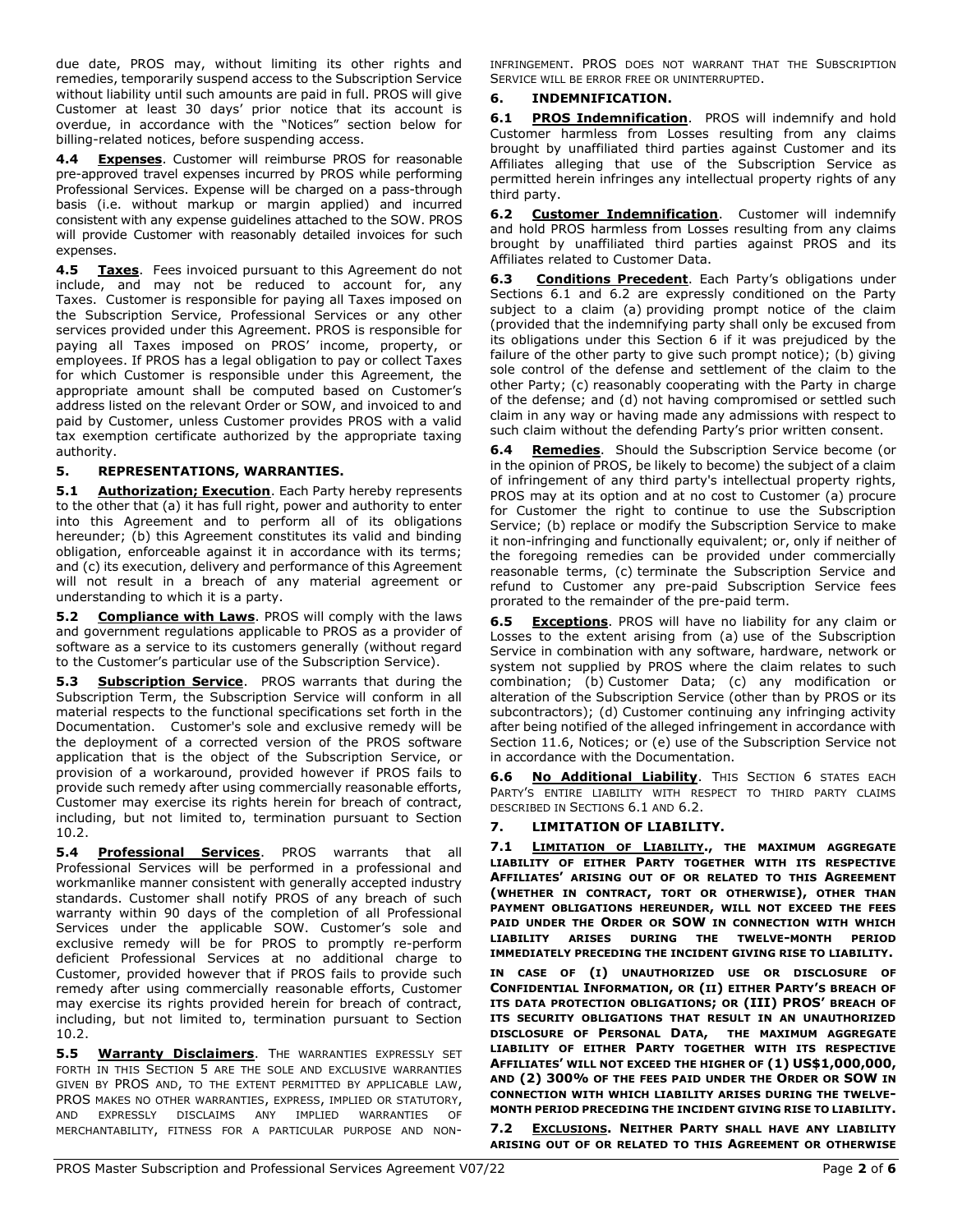UNDER ANY THEORY, INCLUDING CONTRACT AND TORT, FOR ANY LOSS OF PROFITS, COST OF COVER, INDIRECT, SPECIAL OR INCIDENTAL, CONSEQUENTIAL, EXEMPLARY, OR PUNITIVE DAMAGES, INCLUDING (BUT NOT LIMITED TO) DAMAGES FOR LOSS OF USE, LOSS OF GOODWILL OR LOSS OF BUSINESS, EVEN IF SUCH PARTY HAS BEEN ADVISED OF THE POSSIBILITY OF SUCH DAMAGES.

### 7.3 UNLIMITED LIABILITY.

THE LIMITATIONS AND EXCLUSIONS SET FORTH IN SECTIONS 7.1 AND 7.2 WILL NOT APPLY TO EITHER PARTY'S LIABILITY FOR DAMAGES RESULTING FROM:

- (A) DEATH OR PERSONAL INJURY CAUSED BY EITHER PARTY'S NEGLIGENCE;
- (B) FRAUD OR FRAUDULENT MISREPRESENTATION;
- (C) LOSSES UNDER SECTION 6.1 AND SECTION 6.2;
- (D) WILLFUL MISCONDUCT OR GROSS NEGLIGENCE.
- (E) BREACH OF THE OBLIGATION IMPLIED BY SECTION 12, SALE OF GOODS ACT 1893 (AS AMENDED BY THE SALE OF GOODS AND SERVICES ACT 1980) ; OR
- (F) ANY LIABILITY THAT CANNOT BE EXCLUDED BY APPLICABLE LAW.

#### 8. PROPRIETARY RIGHTS.

8.1 PROS Ownership. PROS retains all right, title, and interest in and to the Subscription Service, Operational Data, Documentation and Professional Services, including all copies and derivative works thereof (by whomever produced), and all related intellectual property rights inherent therein. If Customer purchases Professional Services, PROS grants Customer a worldwide, non-exclusive, non-sublicensable, non-transferable license to use the Professional Services solely for Customer's use with the Subscription Service. Except for the rights as expressly granted herein, Customer will not acquire any rights by implication, estoppel or otherwise. Customer will not delete or in any manner alter the copyright, trademark, and other proprietary notices of PROS.

8.2 Feedback. If Customer decides to provide Feedback, which it may do in its sole discretion, PROS will have a royalty-free, worldwide, transferable, sub-licensable, irrevocable, perpetual license to use or incorporate any such Feedback into its products and services. PROS shall have no obligation to use Feedback, and Customer shall have no obligation to provide Feedback.

# 9. CONFIDENTIALITY.

9.1 Use of Confidential Information. Receiving Party will use Confidential Information solely in performance of this Agreement and will not disclose any Confidential Information other than as permitted or required for discharging its obligations under this Agreement, except with Disclosing Party's prior written permission. Receiving Party will protect the confidentiality of Confidential Information by exercising the same degree of care with which it protects its own information of a similar nature, but no less than a reasonable degree of care, and will limit the use of, and access to, Confidential Information to those individuals whose use or access is necessary in order to perform under this Agreement. Either Party may disclose Confidential Information on a need to know basis to its Affiliates, contractors and service providers bound by confidentiality obligations at least as restrictive as those in this section.

**9.2 Exclusions.** Confidential Information will not be deemed confidential, and Receiving Party will have no obligation with respect to such information, where the information: (i) was known to Receiving Party prior to receiving any Confidential Information from Disclosing Party as evidenced by written documentation; (ii) is or becomes publicly known through no wrongful act or omission of Receiving Party; (iii) was received by Receiving Party without breach of this Agreement from a third party without restriction as to the use and disclosure of the information; or (iv) was independently developed by the Receiving Party without use of or reference to any portion of the Confidential Information or violation of this Agreement. Receiving Party may also disclose Confidential Information if, in the opinion

of Receiving Party's counsel, disclosure is required by governmental order, decree, regulation, or rule; provided, however, that Receiving Party will provide prompt written notice of any such obligation, and reasonable assistance to Disclosing Party prior to disclosure of any Confidential Information to allow Disclosing Party to seek an appropriate protective order or other equitable relief.

9.3 Return of Confidential Information. Notwithstanding anything to the contrary in this Agreement relating to the return of Confidential Information, Receiving Party shall be entitled to retain (i) one secure copy for legal archival purposes to evidence its compliance with the terms of this Agreement, and (ii) copies of electronically exchanged Confidential Information held in backup systems in accordance with its routine information technology backup process; provided that, in each case, such retained Confidential Information remains subject to the confidentiality obligations set forth herein.

### 10. TERM AND TERMINATION.

10.1 Term. This Agreement commences on the Effective Date and continues until all Orders and SOWs have expired or otherwise been terminated. The Subscription Term for each Subscription Service is specified in the applicable Order.

10.2 Termination for Cause. Either Party may terminate an individual Order or SOW if the other Party (i) fails to perform any of its material obligations thereunder, and (ii) fails to cure such breach within 30 days after written notice from the non-breaching Party (or if such breach cannot be corrected through the exercise of reasonable diligence within such 30-day period, if the breaching Party does not commence to correct such failure within such 30-day period and thereafter diligently prosecute same to completion). Such written notice shall specify in detail the alleged material breach.

Professional Services are separately ordered from the Subscription Service and are not required for use of the Subscription Service.

For the avoidance of doubt, any Order or SOW issued hereunder and not terminated pursuant to this Section 10.2 shall remain in full force and shall continue for the term stated therein (unless otherwise terminated in accordance with this Agreement).

10.3 **Immediate Termination**. Either Party may immediately terminate this Agreement (or at such Party's option, the individual Orders or SOWs), by giving written notice of such termination to the other Party on the occurrence of the following events: (i) the other Party becomes the subject of a voluntary or involuntary petition in bankruptcy or any petition for similar relief; (ii) the appointment of a receiver or liquidator for the other Party's property; (iii) an assignment by the other Party for the benefit of its creditors or the acknowledgment by the other Party that it is unable to meet its obligations on the maturity thereof; or (iv) the other Party ceases to conduct business in the normal course.

10.4 **Effect of Expiration or Termination**. Upon termination or expiration of an Order, all Subscription Service(s) granted thereunder will terminate immediately.

If an Order is terminated by Customer as a result of an uncured material breach by PROS, PROS will refund to Customer any prepaid Subscription Service fees for the period after the effective date of termination.

10.5 Termination Assistance Professional Services. Except where the Subscription Service is terminated by PROS for cause attributable to Customer, PROS will make available to Customer, during any applicable notice period and for a reasonable period of time after the expiration or termination of the Subscription Service, such termination assistance Professional Services as may be reasonably requested by Customer to facilitate the orderly transition of PROS responsibilities hereunder to Customer or its designee. Such Professional Services will be provided pursuant to an SOW under then-current fees for similar Professional Services.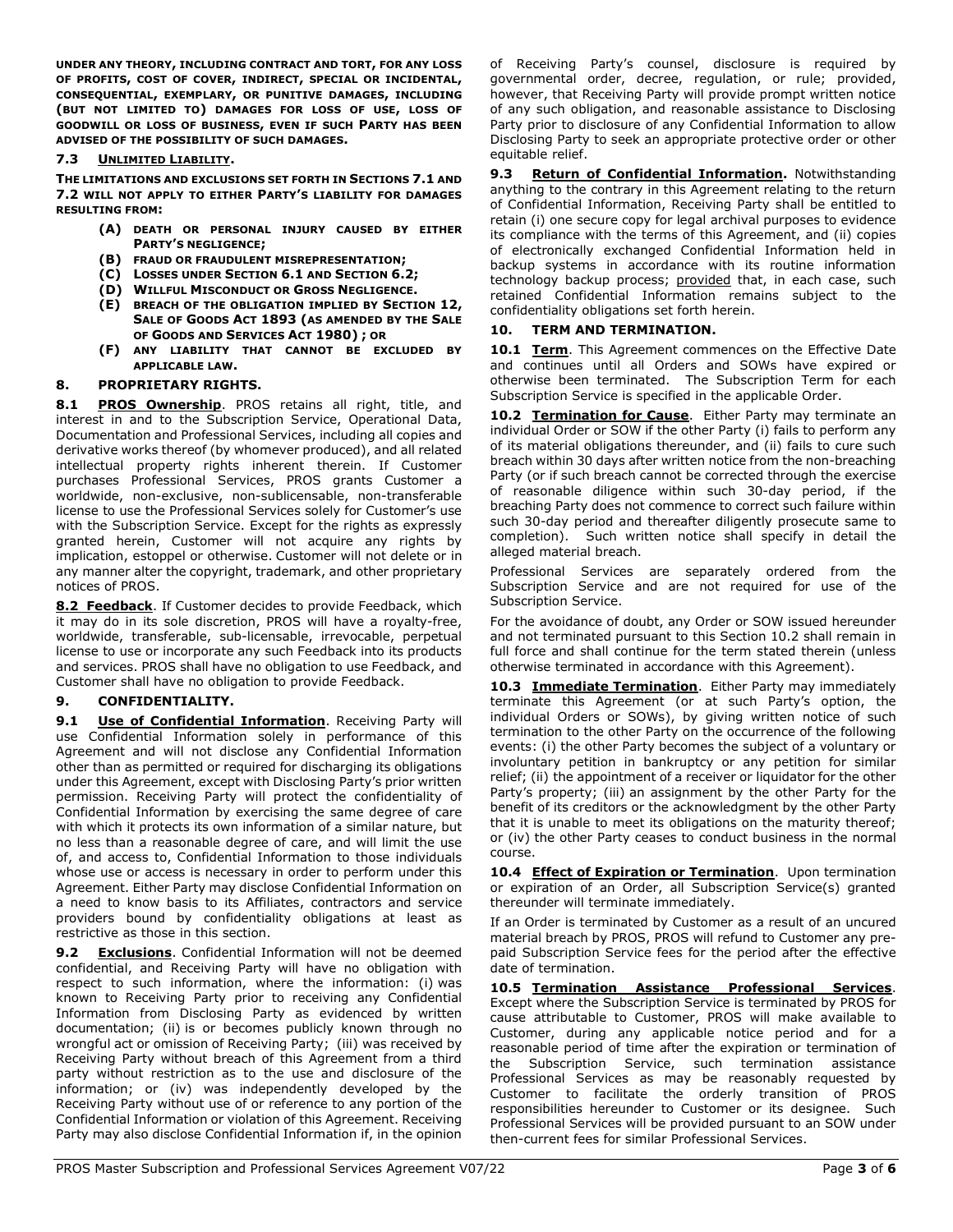**10.6 Survival.** Except to the extent expressly provided to the contrary herein, the obligation of Customer to pay in full any outstanding fees and other monies due and Sections 1.3, 4, 5.5, and 6 to 12 inclusive will survive the termination or expiration of the Agreement.

# 11. GENERAL.

11.1 **Export Control Laws**. The Subscription Service, the Professional Services and associated technical data are subject to U.S. export control laws and regulations, and may be subject to export or import laws and regulations in other countries. PROS authorizes use of the Subscription Service, Professional Services and associated technical data only with third party software and hardware obtained and used in compliance with export control laws and regulations. Each Party represents that it is not named on the U.S. Department of Treasury, Office of Foreign Asset Controls list of Specially Designated Nationals and Blocked Persons or on any other U.S. Government lists of denied or sanctioned parties. Each Party shall comply with applicable export control laws and regulations in providing and using the Subscription Service and Professional Services. Without limiting the foregoing, Customer will not permit Users to access and use the Subscription Service and Professional Services if they are: (i) located in a country that is subject to a U.S. government embargo; (ii) listed on any U.S. government list of prohibited or restricted parties; or (iii) otherwise in violation of any U.S. export law or regulation.

11.2 Governing Law; Venue. This Agreement will be exclusively governed and construed in accordance with the laws of New South Wales, Australia without regard to the conflicts of law principles. The Parties agree that the courts of New South Wales will have exclusive jurisdiction to adjudicate any dispute arising out of or relating to this Agreement, and each Party consents to such exclusive jurisdiction. Each Party also hereby waives any right to jury trial in connection with any action or litigation in any way arising out of or related to this Agreement. The United Nations Convention on Contracts for the International Sale of Goods (UNCISG) and the Uniform Computer Information Transactions Act (UCITA) are specifically disclaimed in their entirety.

11.3 Free Trial. If Customer uses a Free Trial Service, PROS will make such Free Trial Service available to Customer on a trial basis, free of charge, until the earlier of (a) the end of the free trial period for which Customer agreed to use such Free Trial Service, (b) the start date of any Subscription Service purchased by Customer for the same service, or (c) termination of the Free Trial Service by PROS in its sole discretion. Additional trial terms and conditions may appear on the trial registration web page. Any such additional terms and conditions are incorporated into this Agreement by reference and are legally binding.

Free Trial Services are provided for evaluation purposes and not for production use. Customer shall have sole responsibility and PROS assumes no liability for any Customer Data that Customer may choose to upload on the Free Trial Services.

NOTWITHSTANDING SECTION 5 AND 6 ABOVE, FREE TRIAL SERVICES ARE PROVIDED "AS IS" WITH NO EXPRESS OR IMPLIED WARRANTY AND PROS SHALL HAVE NO INDEMNIFICATION OBLIGATIONS, NOR ANY LIABILITY OF ANY TYPE WITH RESPECT TO A FREE TRIAL SERVICE, UNLESS SUCH EXCLUSION OF LIABILITY IS UNENFORCEABLE UNDER APPLICABLE LAW IN WHICH CASE, PROS TOTAL AGGREGATE LIABILITY ARISING OUT OF OR RELATING TO A FREE TRIAL SERVICE IS US\$1,000. NOTWITHSTANDING ANYTHING TO THE CONTRARY IN SECTION 7 ABOVE, CUSTOMER SHALL BE FULLY LIABLE FOR ANY DAMAGES ARISING OUT OF ITS USE OF A FREE TRIAL SERVICE. ANY CUSTOMER DATA AND CONFIGURATIONS ENTERED INTO CUSTOMER'S FREE TRIAL SERVICE ACCOUNT MAY BE PERMANENTLY LOST UPON TERMINATION OF THE FREE TRIAL SERVICE.

11.4 Injunctive Relief. The Parties agree that a breach of Sections 1.3 or 9 would result in irreparable and continuing damage for which there will be no adequate remedy at law, and each Party will be entitled to injunctive relief without the need for posting bond and/or a decree for specific performance, and such other relief as may be proper.

11.5 Force Majeure. Neither Party will be liable where performance of its obligations hereunder (other than for payment obligations) is rendered impossible by reasons beyond that Party's reasonable control and occurring without that Party's fault or negligence, (a "Force Majeure Event"). Dates by which performance obligations are scheduled to be met will be extended for a period equal to the time lost due to any delay so caused. If a delay caused by a Force Majeure Event continues for more than 90 days, either Party may terminate this Agreement by providing 30 days' notice to the other Party.

11.6 Notices. Unless expressly stated otherwise, all notices under this Agreement shall be in writing and deemed given upon: (i) personal delivery; or (ii) the date shown on the confirmation of delivery. System notifications and information from PROS relating to the operation, hosting or support of the Subscription Service can also be provided within the Subscription Service or made available via the PROS Connect portal.

Billing-related notices to Customer will be addressed to the Invoicing Contact identified in the applicable Order. All other notices to **Customer** will be addressed to the Primary Contact identified in the applicable Order.

Notices to **PROS** will be addressed to either (i) legal@pros.com, with the subject matter "Formal Notice", or (ii) PROS, Inc., 3200 Kirby Drive, Suite 600, Houston, Texas 77098 USA, Attn: Legal Department.

Each Party may modify its recipient of notices by providing notice pursuant to this Agreement.

11.7 No Assignment. Neither Party may assign, this Agreement, by operation of law or otherwise, in whole or in part, without the other Party's prior written consent (which will not be unreasonably withheld, conditioned or delayed). Subject to the foregoing, the Agreement will be binding on, inure to the benefit of, and enforceable by and against the Parties and their respective successors and permitted assigns,.

11.8 Relationship of the Parties. This Agreement is not intended nor will be construed to confer upon or give to any party other than Customer and PROS any rights, remedies or other benefits. The Parties are independent contractors. Nothing in this Agreement is intended, or should be construed, to create a partnership, agency, joint venture or employment relationship between the Parties.

11.9 No Waiver. No waiver, implied or expressed, by either Party or any right or remedy for any breach by the other Party of any provision of this Agreement will be deemed or construed to be a waiver of any succeeding breach of such provision or as a waiver of the provision itself.

11.10 Headings. The headings in this Agreement are provided for convenience only and will not control the interpretation of this Agreement.

11.11 Severability. If any of the provisions of this Agreement are determined to be invalid, illegal, or unenforceable by a court of competent jurisdiction, such provisions will be severed from the Agreement, and the remaining provisions will remain in full force and effect.

11.12 **Counterparts**. This Agreement may be executed in two or more counterparts, each of which will be deemed an original for all purposes, and together will constitute one and the same document. Telecopy and electronic signatures will be relied upon as original signatures in all respects.

11.13 Complete Agreement. This Agreement constitutes the entire agreement between the Parties pertaining to the subject matter hereof and all other prior or contemporaneous agreements, understandings, representations, warranties, and writings are superseded hereby. An amendment to this Agreement will only be effective if reduced to writing and executed by authorized officers of the Parties.